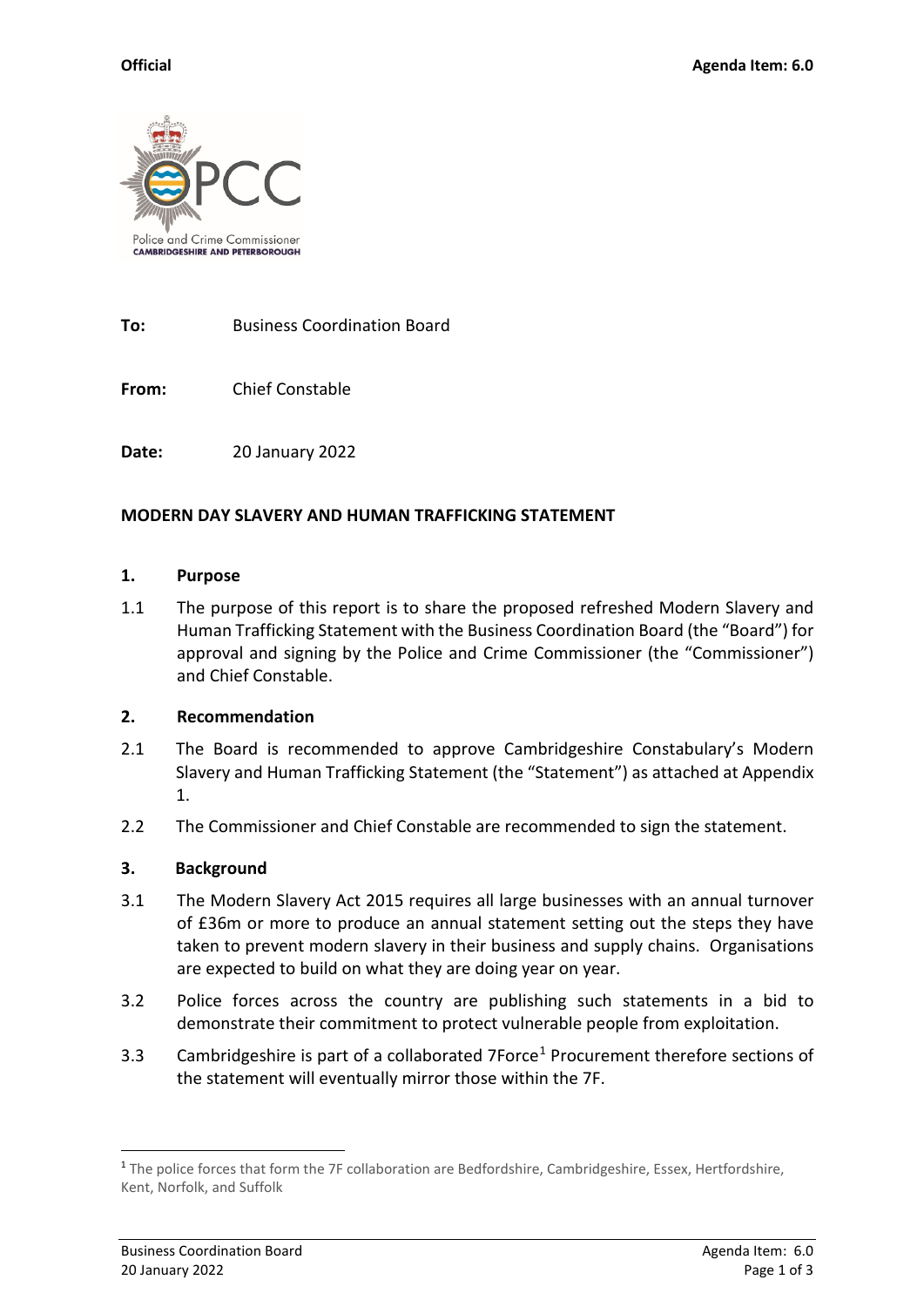3.4 The Statement has been developed in consultation with senior heads of departments within the Constabulary and will be owned by the Resources Directorate.

# **4 Structure of a statement**

- 4.1 Statements must set out the following:
	- Information about the organisation's structure (its business and supply chains) – this can be links to information available online
	- Policies in relation to slavery and human trafficking for example what would a member of staff do if they were concerned about a service provider
	- Due diligence processes taken to ensure slavery and human trafficking is eliminated from supply chains
	- Risk assessment and management processes
	- Key performance indicators to measure the effectiveness of the processes in place or future actions planned to develop these
	- Training and awareness raising work about modern slavery and human trafficking available to all staff
- 4.2 The Statement should be written where possible in simple language so it is easily accessible to everyone. It should be in English but may also be provided in other languages relevant to the organisation's supply chains.
- 4.3 The Statement must be approved and signed by a 'director, member or partner of the organisation'. This translates in policing to the Chief Constable and Commissioner.
- 4.4 The Statement must be published on an organisation's website with a link in a prominent place on the homepage.
- 4.5 The Constabulary must review and update the statement each financial year. This the Constabulary's first review.

## **5. Recommendation**

- 5.1 The Board is recommended to approve Cambridgeshire Constabulary's Modern Slavery and Human Trafficking Statement as attached at Appendix 1.
- 5.2 The Commissioner and Chief Constable are recommended to sign the statement.

## **BIBLIOGRAPHY**

| <b>Source Documents</b> | Publish an Annual Modern Day Slavery Statement                                                                            |
|-------------------------|---------------------------------------------------------------------------------------------------------------------------|
|                         | https://www.gov.uk/guidance/publish-an-annual-modern-<br>slavery-statement                                                |
| <b>Contact Officers</b> | Nicky Phillipson, Director of Commissioning (supporting the<br>Constabulary), Office of the Police and Crime Commissioner |